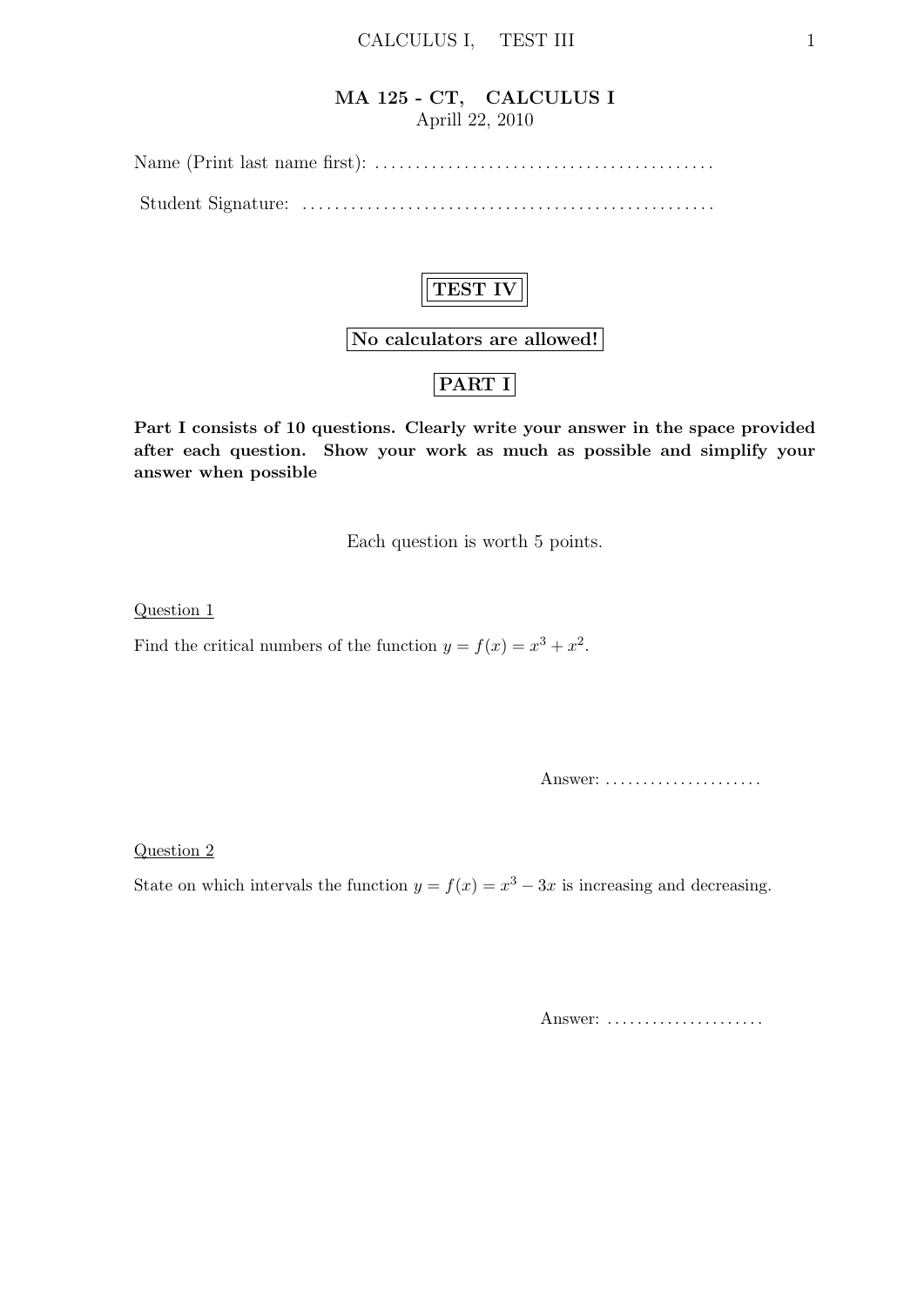#### Question 3

Find the point(s) of inflection of the function  $y = x^3$ 

Answer: ..................

Question 4

Find the absolute maximum of the function  $y = f(x) = x^2 + 2$  on the interval [-1,2]. State both  $x$  and  $y$ -coordinates of the maximum.

Answer: ..................

Question 5

Find the antiderivative of  $y = f(x) = x(x^3 + x)$ 

Answer: .....................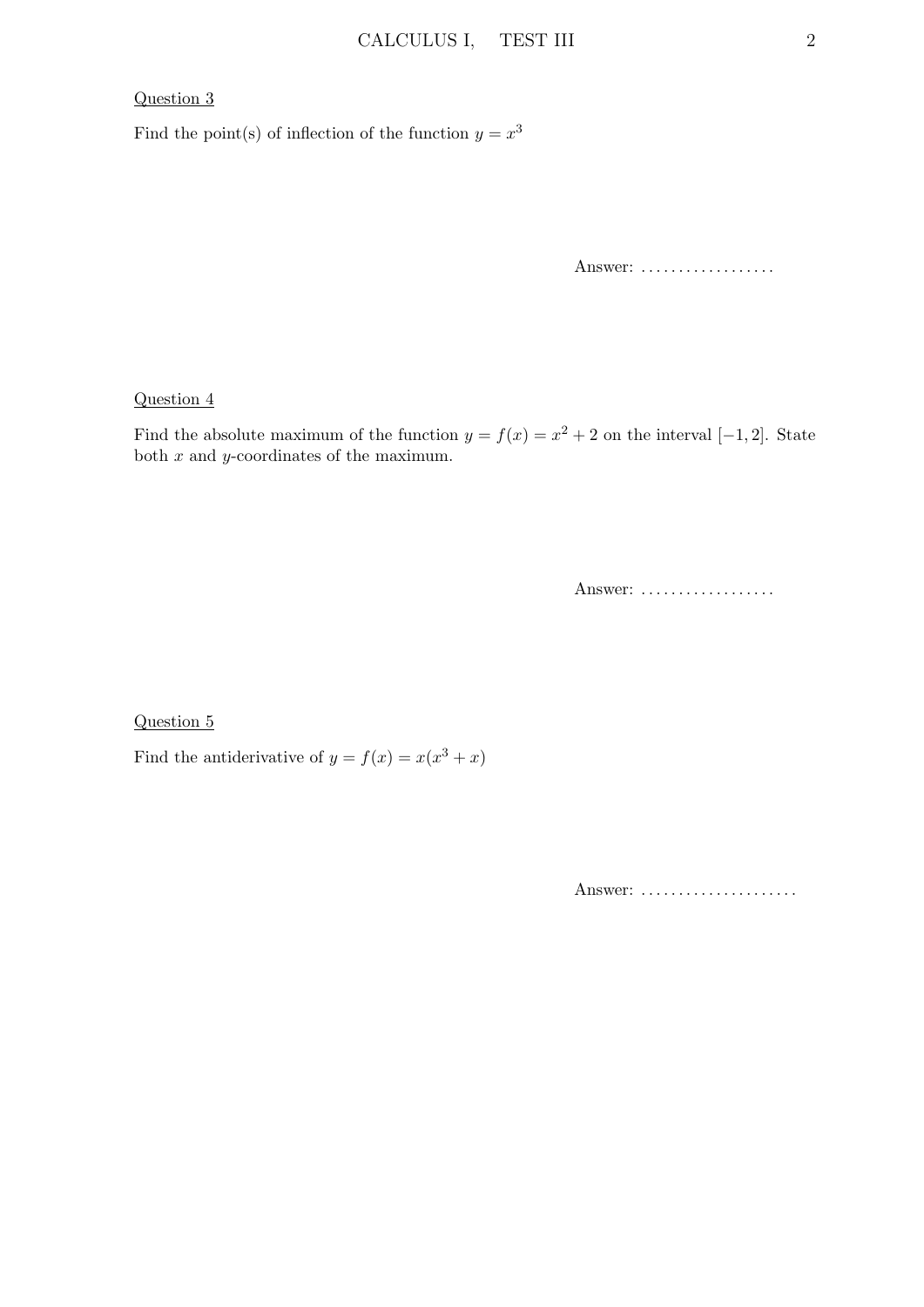#### Question 6

If  $f'(x) = (x+1)^2(x-3)$ , find where  $f(x)$  is concave up or down. Note that you are given  $f'(x)!$ 

Question 7

Answer: ......................

If  $a(t) = 2t$ ,  $v(0) = 2$  and  $s(0) = 1$ , find  $S(t)$ 

Answer: ......................

Question 8

Find all asymptotes of the function  $y = \frac{4x^3 - 4}{x(x-1)(x+2)}$ .

Question 9

Answer: ......................

Find the general antiderivative of  $y = f(x) = \cos(x) + \frac{1}{x}$ .

Answer: .....................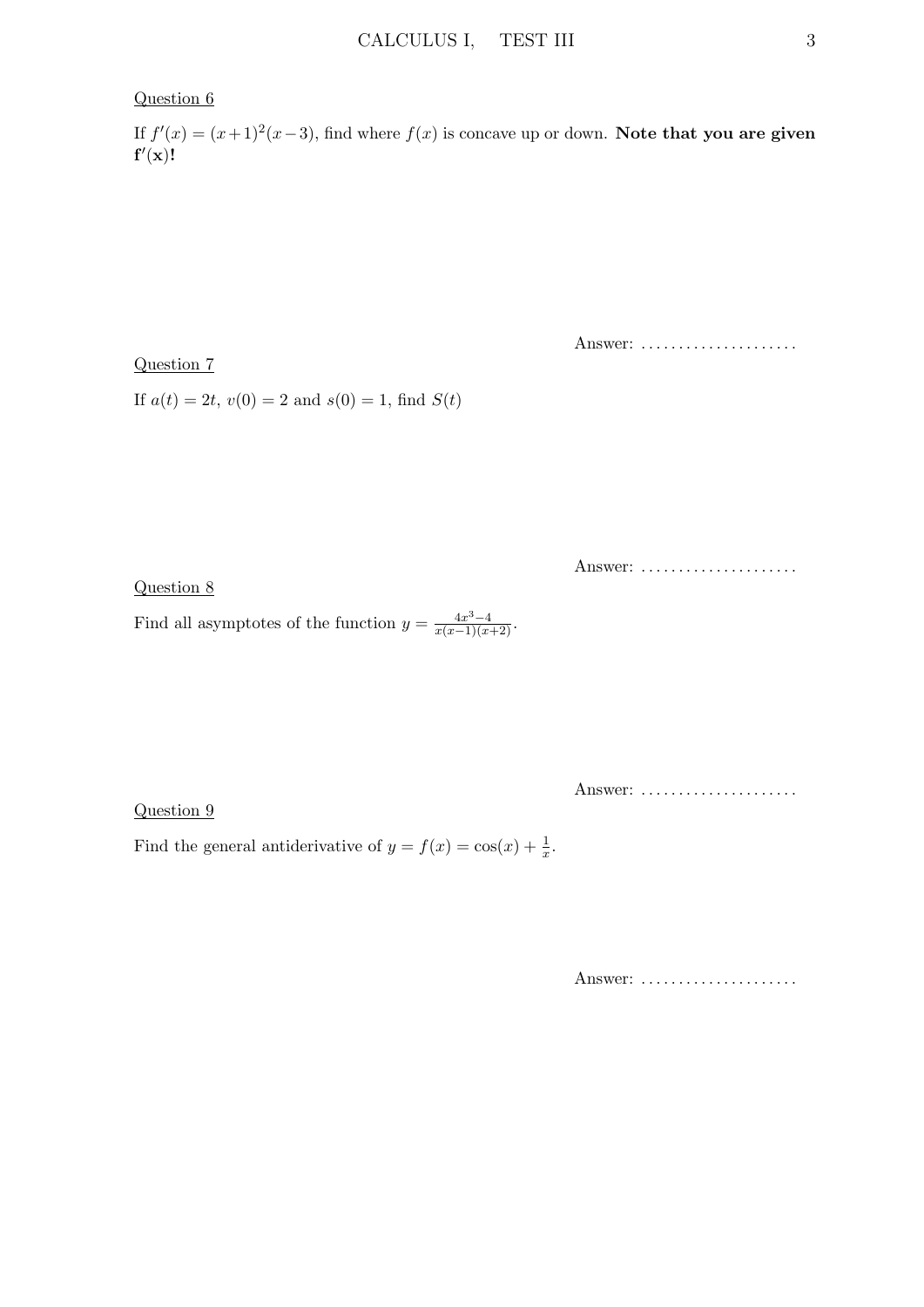#### Question 10

Find two positive numbers whose product is 4 and whose sum is minimal.

Answer: .........................

### PART II

Part II consists of 3 problems. You must show your work on this part of the test to get full credit. Displaying only the final answer (even if correct) without the relevant steps will not get full credit. Simplify when possible.

### Problem 1; 10 points

Find the absolute maximum and minimum of the function  $y = f(x) = (x^2 - 1)^2$  on the interval  $[0, 2]$ .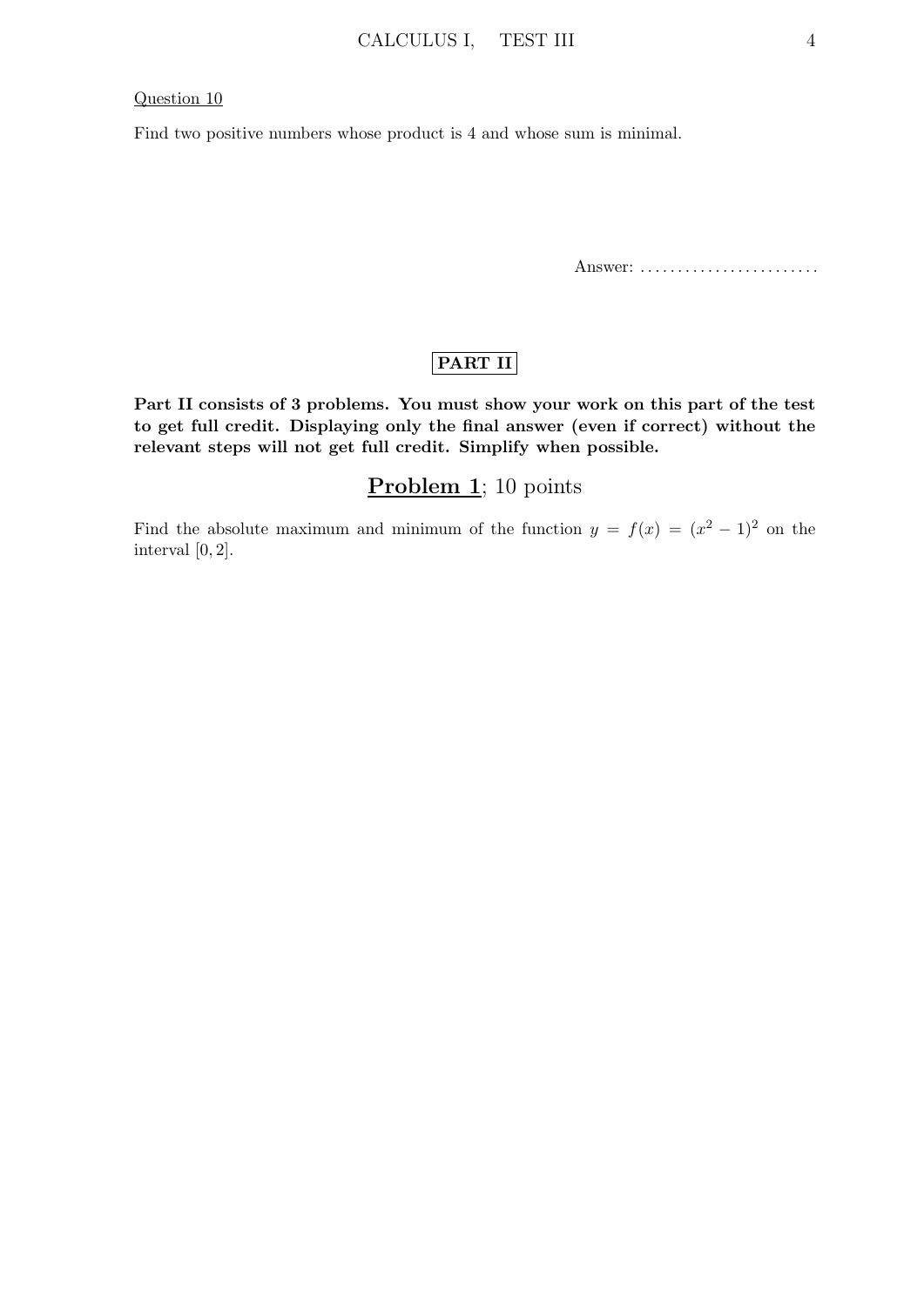# Problem 2; 20 points

If  $y = f(x) = \frac{x^2-4}{x^2-9}$  $\frac{x^2-4}{x^2-9}$ , find (a)  $x$  and  $y$  intercepts.

- (b) Vertical and horizontal asymptotes.
- (c) Critical points and local/absolute max/min
- (d) Points of inflection and where  $f$  is concave up/down

(e) graph the function